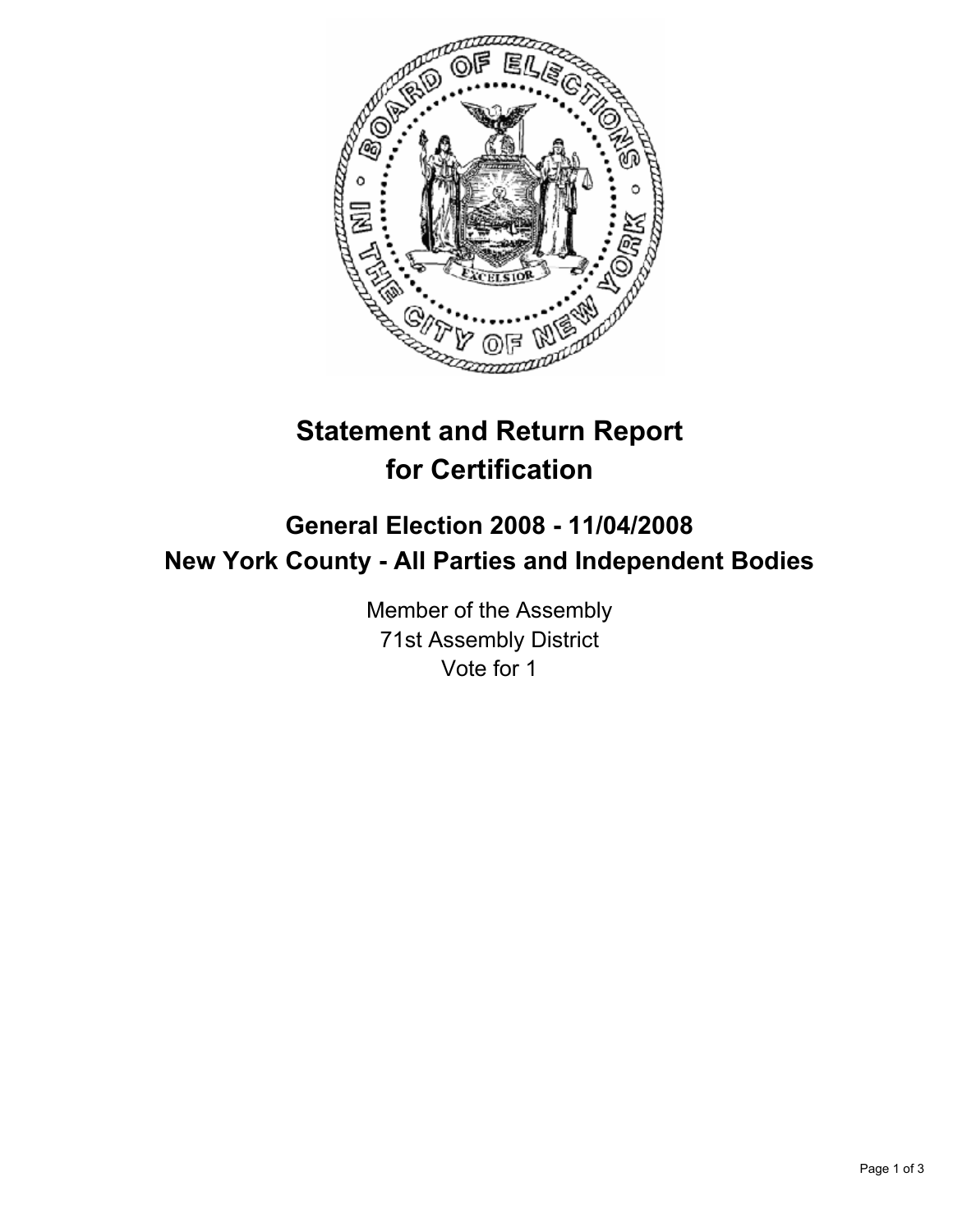

### **Assembly District 71**

| PUBLIC COUNTER                    | 44,210 |
|-----------------------------------|--------|
| <b>EMERGENCY</b>                  | 383    |
| ABSENTEE/MILITARY                 | 1,272  |
| <b>AFFIDAVIT</b>                  | 2,313  |
| <b>Total Ballots</b>              | 48,671 |
| HERMAN D FARRELL JR. (DEMOCRATIC) | 33,824 |
| KENNETH M BRITTON (REPUBLICAN)    | 2,646  |
| FAY CLEVELAND (WRITE-IN)          |        |
| JAHOVAH (WRITE-IN)                |        |
| NEER ASHERIE (WRITE-IN)           |        |
| REBECCA GREENBERG (WRITE-IN)      |        |
| <b>Total Votes</b>                | 36,474 |
| Unrecorded                        | 12.197 |